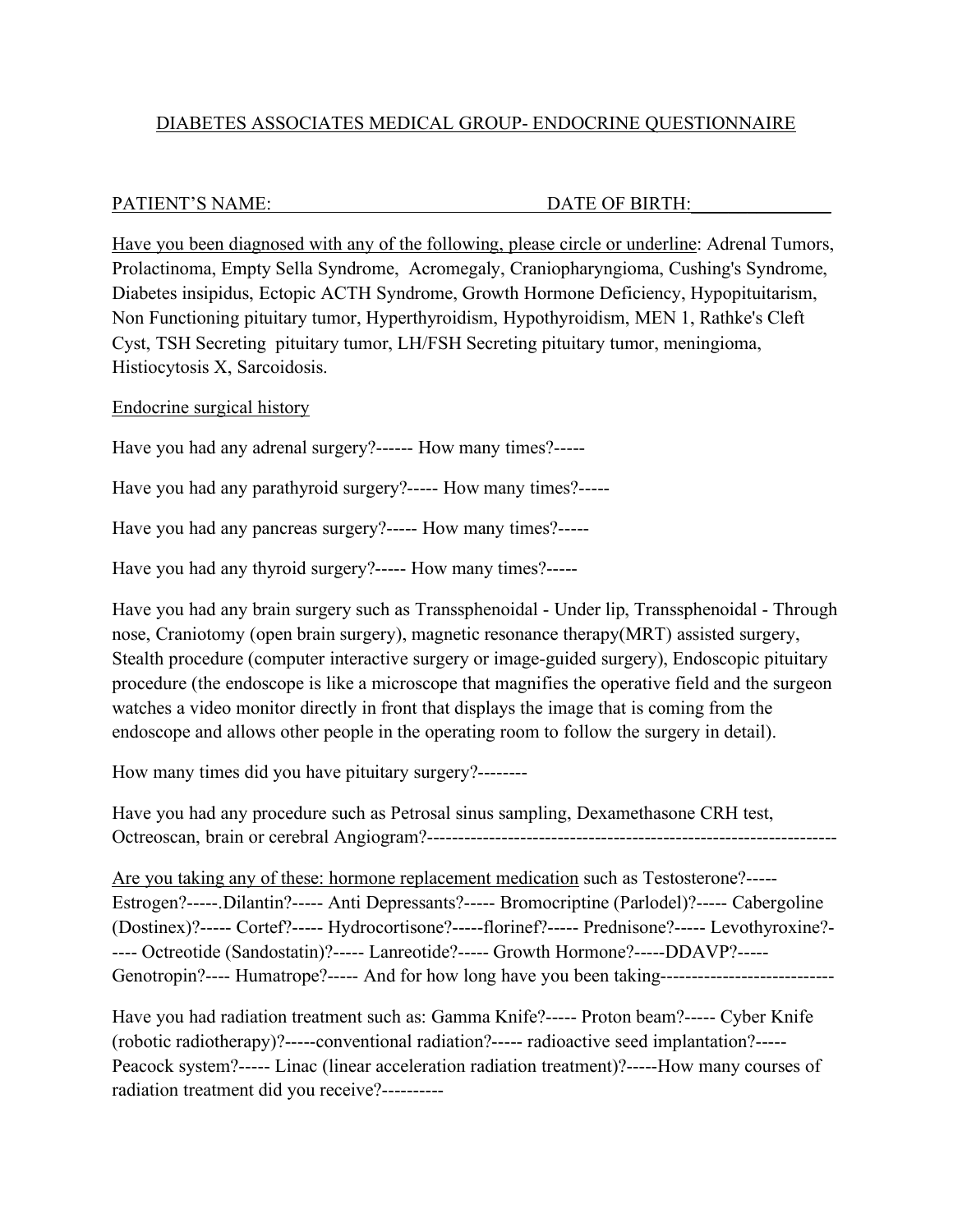For Women: Have you had a recent change in your cycle? -----Are you taking medication to regulate your cycle?----- Do you or have you suffered from loss of libido?----- Has intercourse now or in the past become painful?------Do you or have you suffered from vaginal dryness?---- Do you a milky breast discharge?-----

| Approximately how many menses did you have in the last 12 months?----------------------------------                                                                                                                                                                                                                                |  |
|------------------------------------------------------------------------------------------------------------------------------------------------------------------------------------------------------------------------------------------------------------------------------------------------------------------------------------|--|
|                                                                                                                                                                                                                                                                                                                                    |  |
|                                                                                                                                                                                                                                                                                                                                    |  |
| How many years or months have you had irregular menstrual periods --------------------------------                                                                                                                                                                                                                                 |  |
|                                                                                                                                                                                                                                                                                                                                    |  |
| Does your sister, mother, or aunt have irregular menstrual periods ------------------------------Yes/no                                                                                                                                                                                                                            |  |
|                                                                                                                                                                                                                                                                                                                                    |  |
|                                                                                                                                                                                                                                                                                                                                    |  |
|                                                                                                                                                                                                                                                                                                                                    |  |
| Are you trying to get pregnant?------------------------do you have reduced fertility?--------------------                                                                                                                                                                                                                          |  |
|                                                                                                                                                                                                                                                                                                                                    |  |
|                                                                                                                                                                                                                                                                                                                                    |  |
| For birth control pill users when did you start and when did you stop the pill-------------------------                                                                                                                                                                                                                            |  |
|                                                                                                                                                                                                                                                                                                                                    |  |
|                                                                                                                                                                                                                                                                                                                                    |  |
|                                                                                                                                                                                                                                                                                                                                    |  |
| Are you anorexic -                                                                                                                                                                                                                                                                                                                 |  |
|                                                                                                                                                                                                                                                                                                                                    |  |
| For Men: Approximate age of puberty?--------- Do you have small testes?----- Do you have low<br>testosterone?----- Do you or have you suffered from impotence?----- Do you have a milky breast<br>discharge?-----Do you have breast tenderness?----- Have you noticed breast enlargement?---------<br>Are you a body builder-----? |  |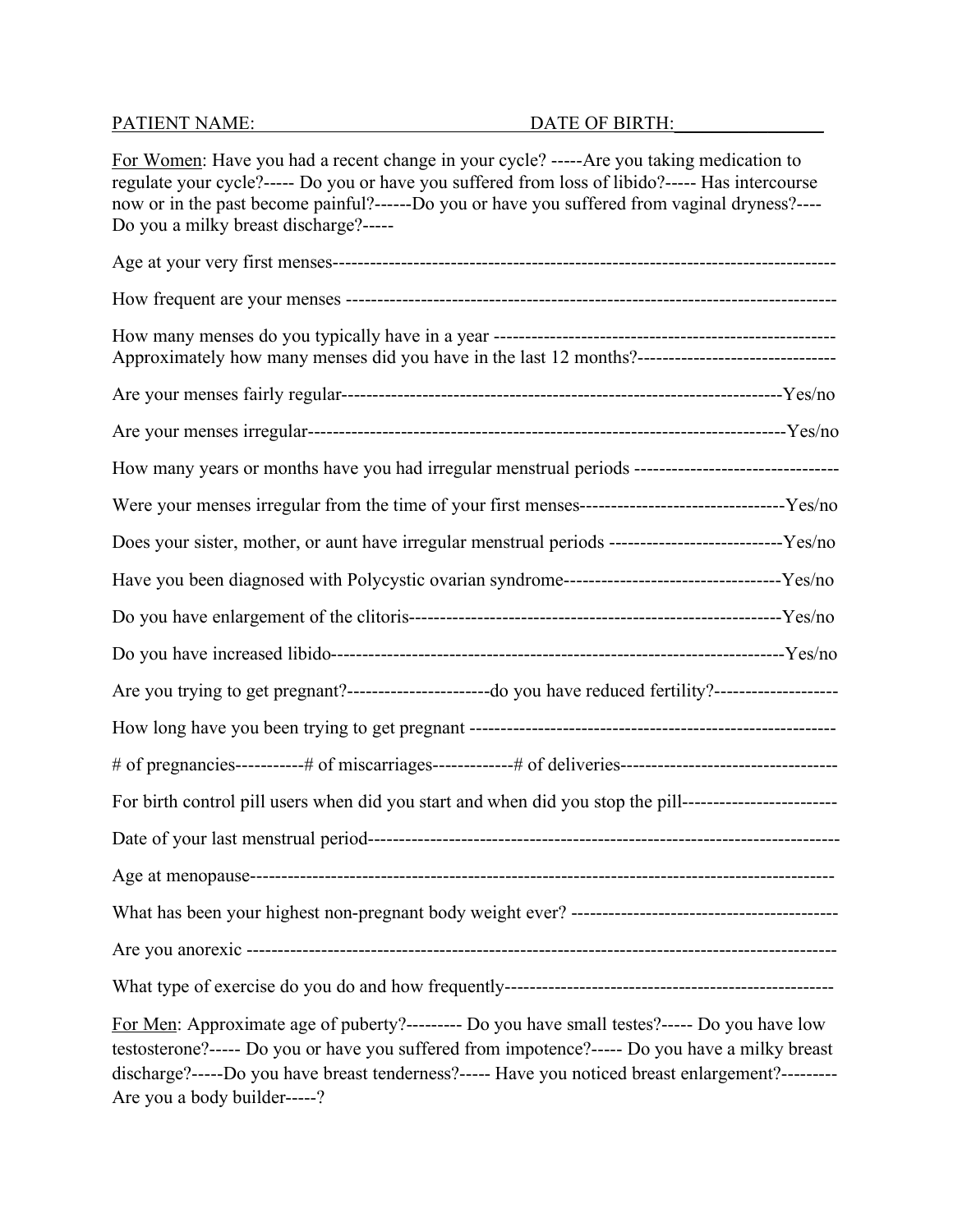| <b>PATIENT NAME:</b> | DATE OF BIRTH: |  |
|----------------------|----------------|--|
|----------------------|----------------|--|

### Underline or circle any symptoms that you may have:

| breast milk production/leakage/nipple discharge when not nursing(galactorrhea)?-------------------- |
|-----------------------------------------------------------------------------------------------------|
|                                                                                                     |
| Have you had previous brain trauma, severe head injury, concussion, loss of consciousness, brain    |
|                                                                                                     |
|                                                                                                     |
| Please circle or underline symptoms:                                                                |
|                                                                                                     |
|                                                                                                     |
|                                                                                                     |
| vision impairment, blurriness, blindness, are you partially or totally blind?-------------          |

Have you had a vision change?-------- Do you have tunnel vision?------- Do you have poor peripheral vision?------ Has pituitary surgery changed your vision?------- Have you had a visual field test?-------Do you have visual field defects, double vision?---------

Chronic nausea or vomiting?----------------------------------------------------------------------------------

Please circle symptoms: Do you have frequent urination?------ are you voiding large quantities of urine?-----do you need to urinate at night?-----do you have excessive thirst, dehydration?------. do you need to wake up at night to drink water?------do you crave ice water?------

| Do you or did you take any of the following medications: lithium, amphotericin B, |
|-----------------------------------------------------------------------------------|
|                                                                                   |

Do you have high levels of calcium in the blood(hypercalcemia) ?-------------------------------------

Do you have kidney disease such as polycystic kidney disease?-----------------------------------------

### Please circle or underline symptoms:

Have you had sudden hair loss? isolated dark brown to light brown patches which tend to remain on one side of the midline), early puberty, short stature, localized bone pain, deformities or fractures, seizures, hearing loss, upper body obesity, thin skin, brown patches of skin (café-aulait spots)? Darker skin, especially in sun exposed areas?------------------------------------------------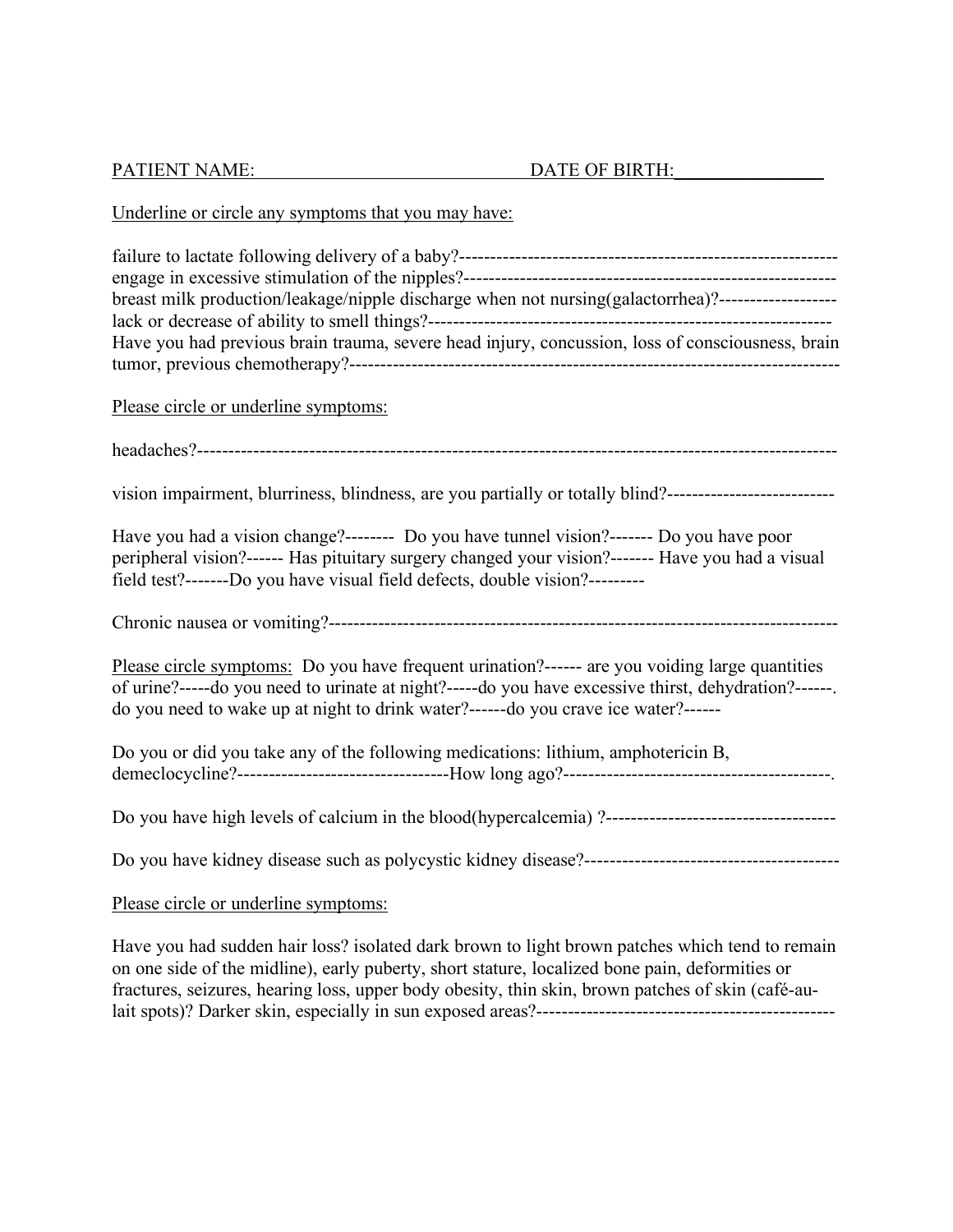Please circle symptoms. Do you have: weight gain especially abdominal or upper body?-------relatively thin arms and legs?------- change of appearance?------ round or moon-like face?------ flushed red face,------excessive facial hair growth?------- acne?------ upper back fat build-up or hump (buffalo hump) ?-------------------------------------------------------- thin easy bruised skin with increased bruising or bruisability?------------------------------------------ skin stretch marks(striae) on the abdomen, thighs, buttocks, arms and breasts?--------------------------------Are the stretch marks purple in color?--------------------------------------------------------------------- skin ulcers?----------------------------------------------------------------------------------------------------- slow healing of cuts, ulcers, insect bites?------------------------------------------------------------------- high blood sugars(diabetes mellitus) ?---------------------------------------------------------------------- high blood pressure (hypertension) ?------------------------------------------------------------------------ mood swings?-------- depression?------- psychosis?-------insomnia?-------- Irritability?---------------excess hair growth on face, neck, chest, abdomen, and thighs?----------------------------------------- osteoporosis?--------------------------------------------------------------------------------------------------- hip, rib or vertebral (back) compression fractures?------------------------------------------------------- weak and fragile muscles and bones?----------------------------------------------------------------------- do you find it difficult to rise from a chair or comb your hair?------------------------------------------ backache?--------------------------------------------------------------------------------------------------------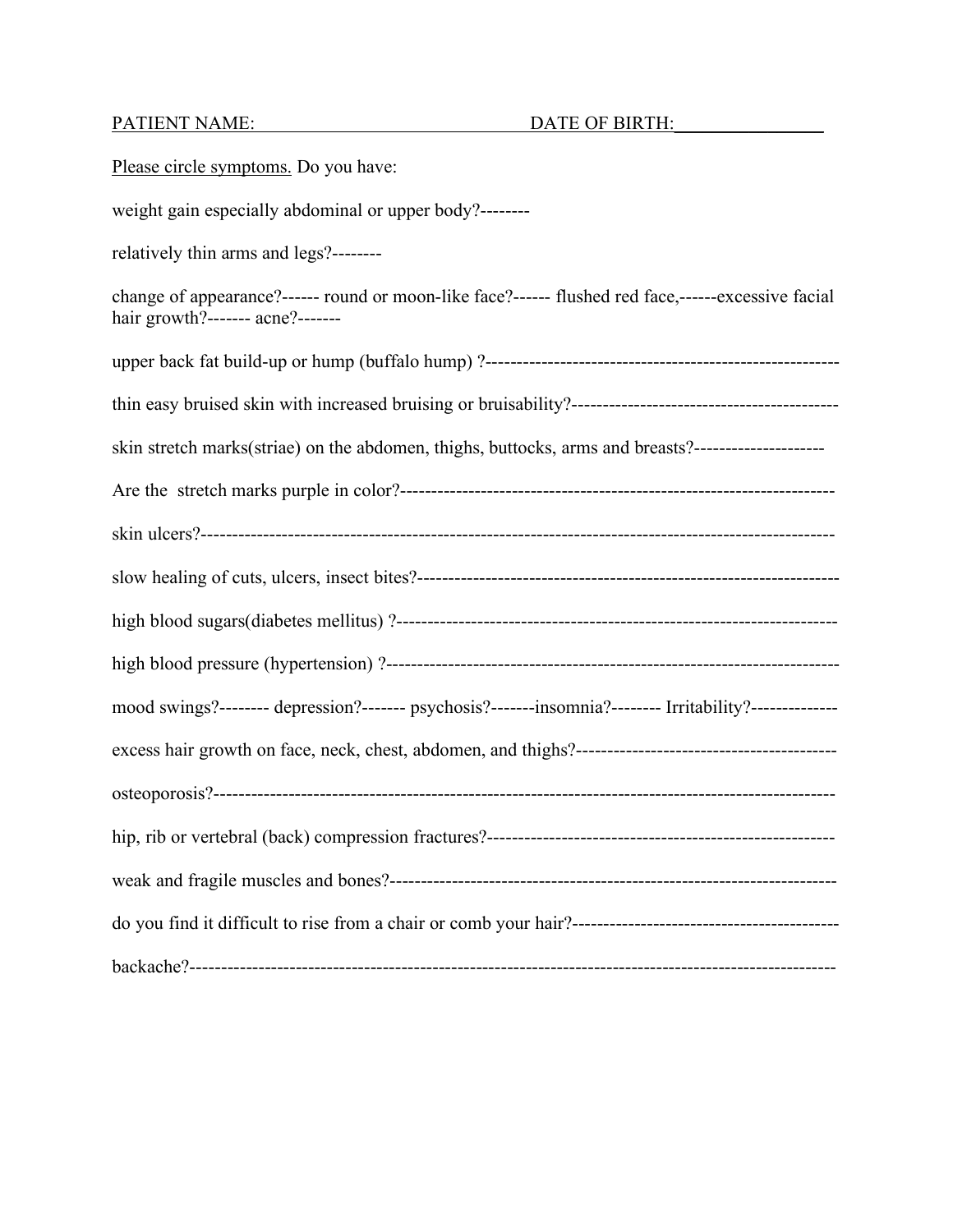### **PATIENT NAME:**

### DATE OF BIRTH:

## Please circle or underline symptoms:

heart palpitations or irregular heartbeat (superventricular tachycardia, atrial fibrillation)